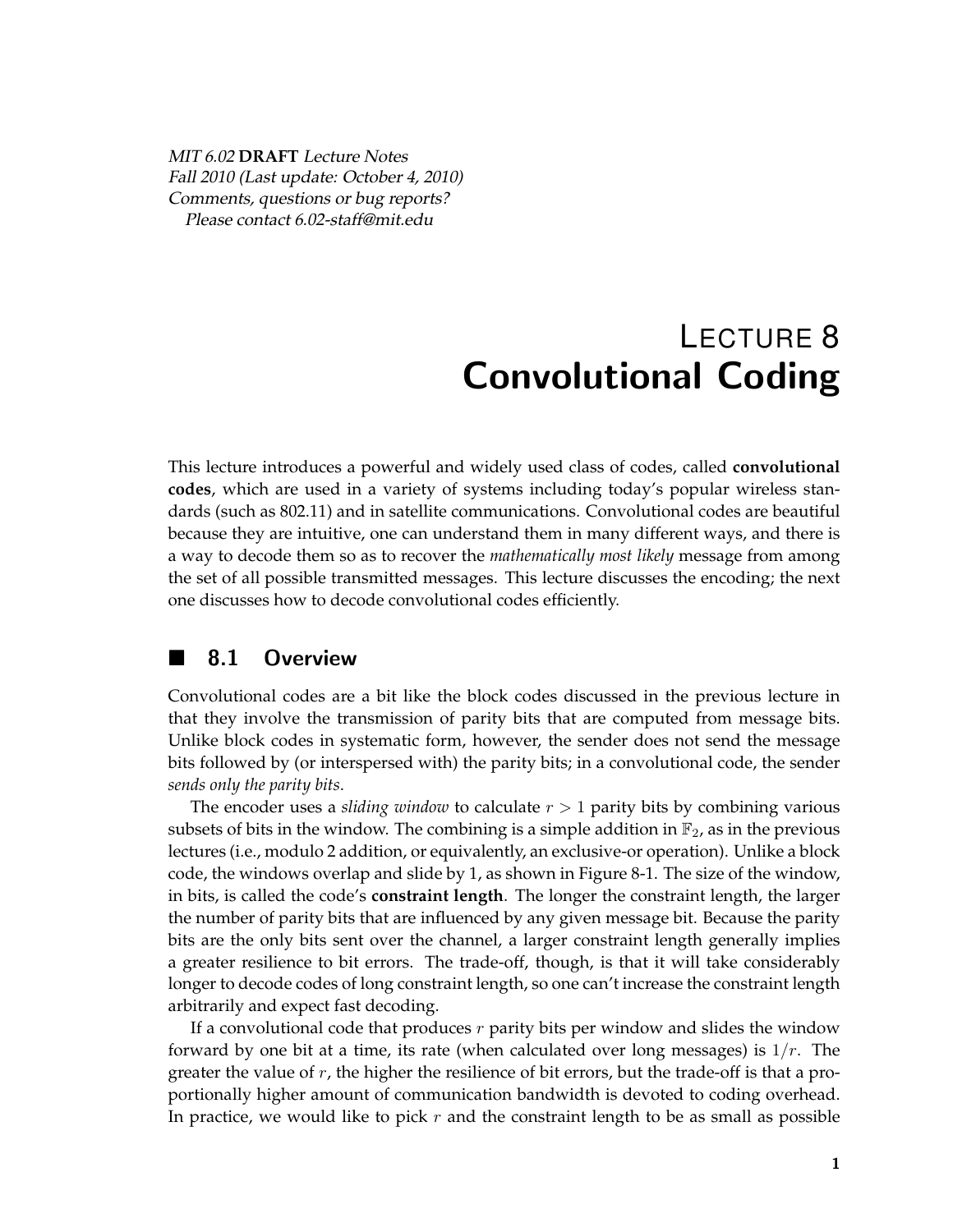

**Figure 8-1: An example of a convolutional code with two parity bits per message bit (***r* = 2**) and constraint** length (shown in the rectangular window)  $K = 3$ .

while providing a low enough resulting probability of a bit error.

In 6.02, we will use *K* (upper case) to refer to the constraint length, a somewhat unfortunate choice because we have used *k* (lower case) in previous lectures to refer to the number of message bits that get encoded to produce coded bits. Although "*L*" might be a better way to refer to the constraint length, we'll use *K* because many papers and documents in the field use *K* (in fact, most use *k* in lower case, which is especially confusing). Because we will rarely refer to a "block" of size *k* while talking about convolutional codes, we hope that this notation won't cause confusion.

Armed with this notation, we can describe the encoding process succinctly. The encoder looks at *K* bits at a time and produces *r* parity bits according to carefully chosen functions that operate over various subsets of the  $K$  bits.<sup>1</sup> One example is shown in Figure 8-1, which shows a scheme with  $K = 3$  and  $r = 2$  (the rate of this code,  $1/r = 1/2$ ). The encoder spits out *r* bits, which are sent sequentially, slides the window by 1 to the right, and then repeats the process. That's essentially it.

At the transmitter, the only remaining details that we have to worry about now are:

1. What are good parity functions and how can we represent them conveniently?

2. How can we implement the encoder efficiently?

The rest of this lecture will discuss these issues, and also explain why these codes are called "convolutional".

### **8.2 Parity Equations**

The example in Figure 8-1 shows one example of a set of *parity equations*, which govern the way in which parity bits are produced from the sequence of message bits, *X*. In this example, the equations are as follows (all additions are in  $\mathbb{F}_2$ )):

$$
p_0[n] = x[n] + x[n-1] + x[n-2]
$$
  
\n
$$
p_1[n] = x[n] + x[n-1]
$$
\n(8.1)

<sup>&</sup>lt;sup>1</sup>By convention, we will assume that each message has  $K - 1$  "0" bits padded in front, so that the initial conditions work out properly.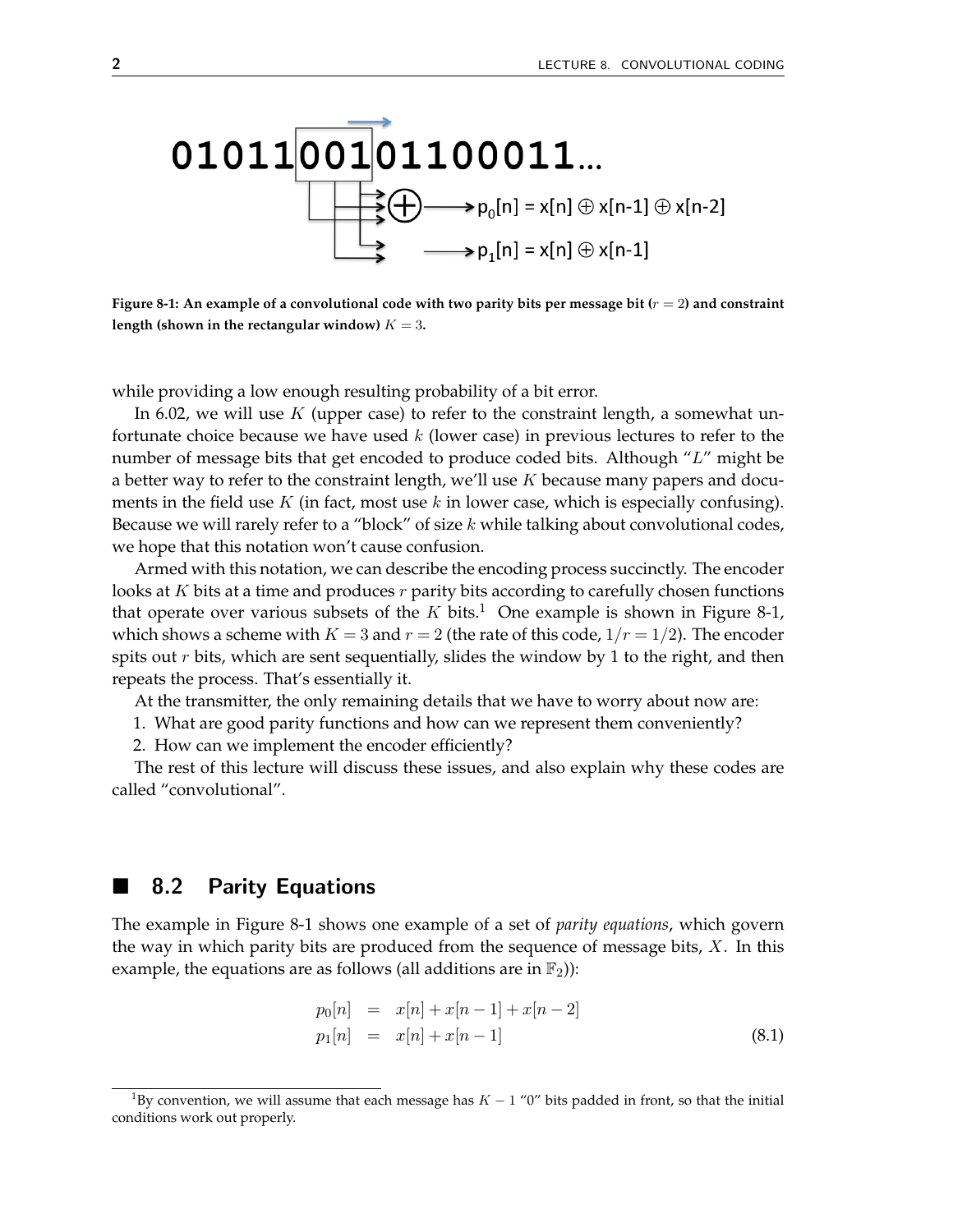An example of parity equations for a rate 1*/*3 code is

$$
p_0[n] = x[n] + x[n-1] + x[n-2]
$$
  
\n
$$
p_1[n] = x[n] + x[n-1]
$$
  
\n
$$
p_2[n] = x[n] + x[n-2]
$$
\n(8.2)

In general, one can view each parity equation as being produced by composing the message bits, *X*, and a **generator polynomial**, *g*. In the first example above, the generator polynomial coefficients are  $(1,1,1)$  and  $(1,1,0)$ , while in the second, they are  $(1,1,1)$ ,  $(1,1,0)$ , and (1*,* 0*,* 1).

We denote by  $g_i$  the *K*-element generator polynomial for parity bit  $p_i$ . We can then write  $p_i$  as follows:

$$
p_i[n] = \left(\sum_{j=0}^{k-1} g_i[j]x[n-j]\right) \text{ mod } 2. \tag{8.3}
$$

The form of the above equation is a *convolution* of *g* and *x*—hence the term "convolutional code". The number of generator polynomials is equal to the number of generated parity bits, *r*, in each sliding window.

#### $\blacksquare$  8.2.1 An Example

Let's consider the two generator polynomials of Equations 8.1 (Figure 8-1). Here, the generator polynomials are

$$
g_0 = 1, 1, 1
$$
  
\n
$$
g_1 = 1, 1, 0
$$
\n(8.4)

If the message sequence,  $X = [1, 0, 1, 1, \ldots]$  (as usual,  $x[n] = 0 \forall n < 0$ ), then the parity bits from Equations 8.1 work out to be

$$
p_0[0] = (1+0+0) = 1
$$
  
\n
$$
p_1[0] = (1+0) = 1
$$
  
\n
$$
p_0[1] = (0+1+0) = 1
$$
  
\n
$$
p_1[1] = (0+1) = 1
$$
  
\n
$$
p_0[2] = (1+0+1) = 0
$$
  
\n
$$
p_1[2] = (1+0) = 1
$$
  
\n
$$
p_0[3] = (1+1+0) = 0
$$
  
\n
$$
p_1[3] = (1+1) = 0.
$$
\n(8.5)

Therefore, the parity bits sent over the channel are  $[1, 1, 1, 1, 0, 0, 0, 0, \ldots]$ .

There are several generator polynomials, but understanding how to construct good ones is outside the scope of 6.02. Some examples (found by J. Busgang) are shown in Table 8-1.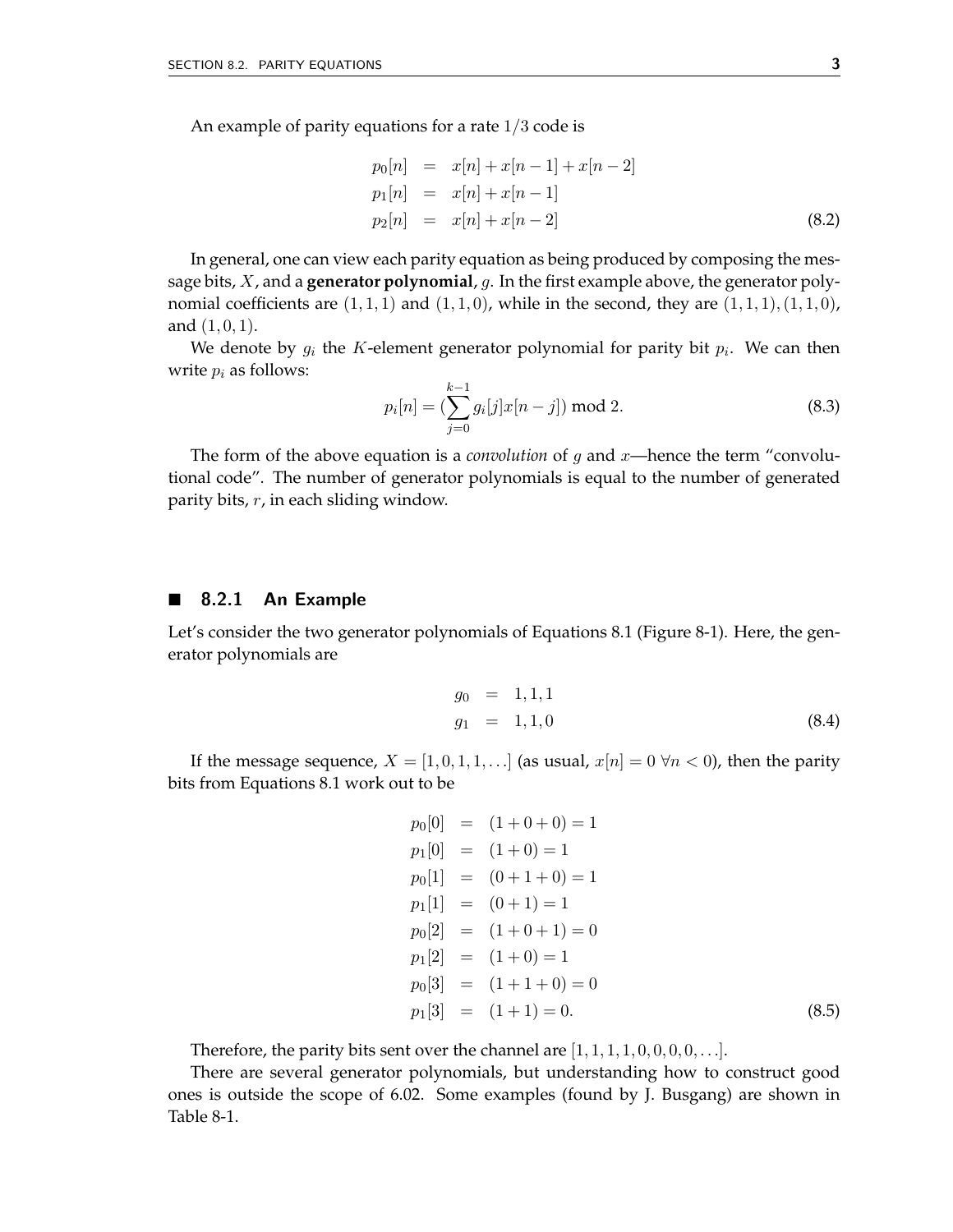| Constraint length | $G_1$     | $G_2$      |
|-------------------|-----------|------------|
| З                 | 110       | 111        |
| 4                 | 1101      | 1110       |
| 5                 | 11010     | 11101      |
| 6                 | 110101    | 111011     |
| 7                 | 110101    | 110101     |
| 8                 | 110111    | 1110011    |
| 9                 | 110111    | 111001101  |
| 10                | 110111001 | 1110011001 |

**Table 8-1: Examples of generator polynomials for rate** 1*/*2 **convolutional codes with different constraint lengths.**



**Figure 8-2: Block diagram view of convolutional coding with shift registers.**

# 8.3 Two Views of the Convolutional Encoder

We now describe two views of the convolutional encoder, which we will find useful in better understanding convolutional codes and in implementing the encoding and decoding procedures. The first view is in terms of a **block diagram**, where one can construct the mechanism using shift registers that are connected together. The second is in terms of a **state machine**, which corresponds to a view of the encoder as a set of states with welldefined transitions between them. The state machine view will turn out to be extremely useful in figuring out how to decode a set of parity bits to reconstruct the original message bits.

#### 8.3.1 Block Diagram View

Figure 8-2 shows the same encoder as Figure 8-1 and Equations (8.1) in the form of a block diagram. The  $x[n - i]$  values (here there are two) are referred to as the *state* of the encoder. The way to think of this block diagram is as a "black box" that takes message bits in and spits out parity bits.

Input message bits, *x*[*n*], arrive on the wire from the left. The box calculates the parity bits using the incoming bits and the state of the encoder (the *k* − 1 previous bits; 2 in this example). After the *r* parity bits are produced, the state of the encoder shifts by 1, with  $x[n]$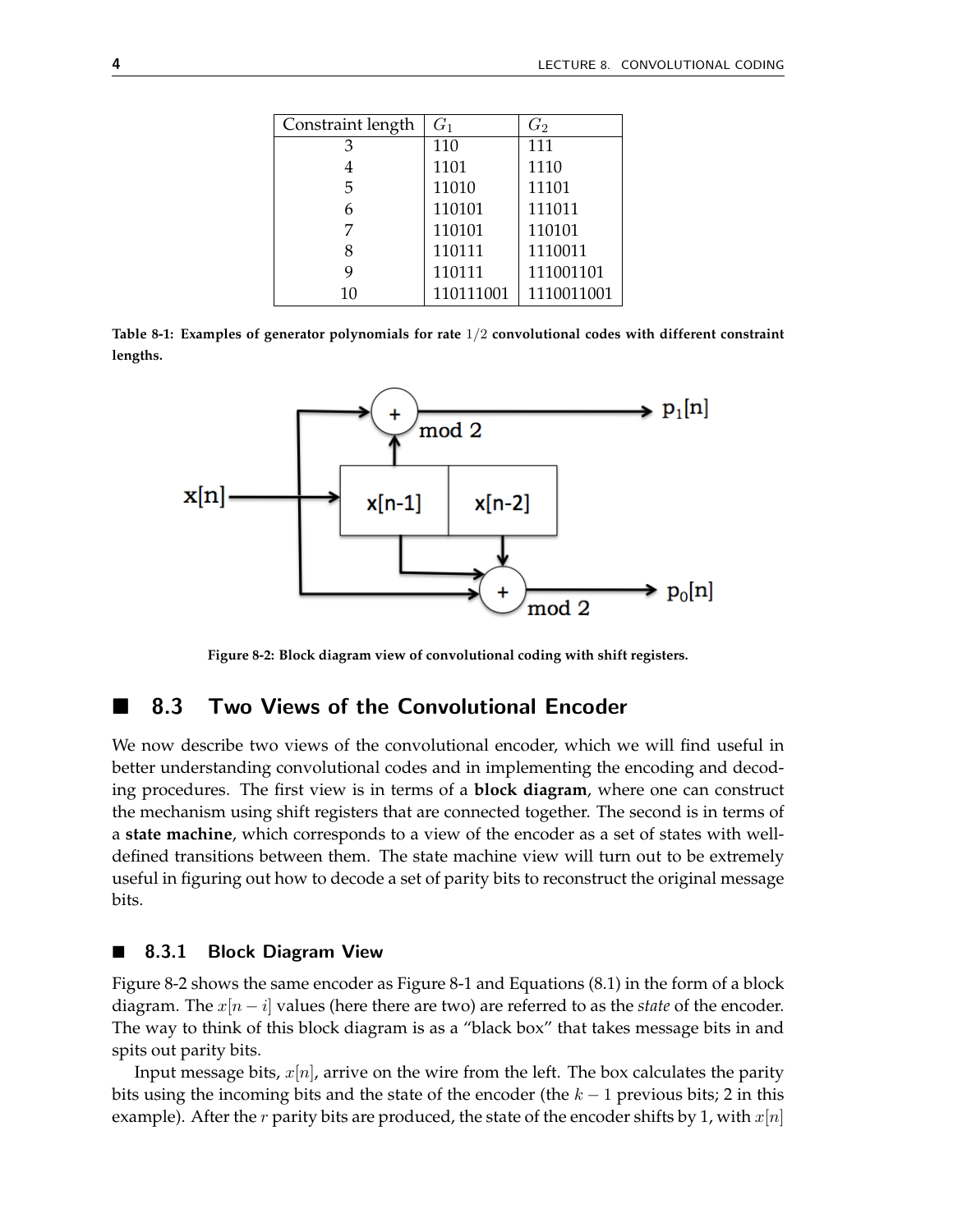![](_page_4_Figure_1.jpeg)

**Figure 8-3: State machine view of convolutional coding.**

taking the place of  $x[n-1]$ ,  $x[n-1]$  taking the place of  $x[n-2]$ , and so on, with  $x[n-K+1]$ being discarded. This block diagram is directly amenable to a hardware implementation using shift registers.

#### ■ 8.3.2 State Machine View

Another useful view of convolutional codes is as a state machine, which is shown in Figure 8-3 for the same example that we have used throughout this lecture (Figure 8-1).

The state machine for a convolutional code is *identical* for all codes with a given constraint length, *K*, and the number of states is always  $2^{K-1}$ . Only the  $p_i$  labels change depending on the number of generator polynomials and the values of their coefficients. Each state is labeled with  $x[n-1]x[n-2] \ldots x[n-K+1]$ . Each arc is labeled with  $x[n]/p_0p_1 \ldots$ In this example, if the message is 101100, the transmitted bits are 11 11 01 00 01 10.

This state machine view is an elegant way to explain what the transmitter does, and also what the receiver ought to do to decode the message, as we now explain. The transmitter begins in the initial state (labeled "STARTING STATE" in Figure 8-3) and processes the message one bit at a time. For each message bit, it makes the state transition from the current state to the new one depending on the value of the input bit, and sends the parity bits that are on the corresponding arc.

The receiver, of course, does not have direct knowledge of the transmitter's state transitions. It only sees the received sequence of parity bits, with possible corruptions. Its task is to determine the **best possible sequence of transmitter states that could have produced the parity bit sequence**. This task is called decoding, which we will introduce next, and then study in more detail in the next lecture.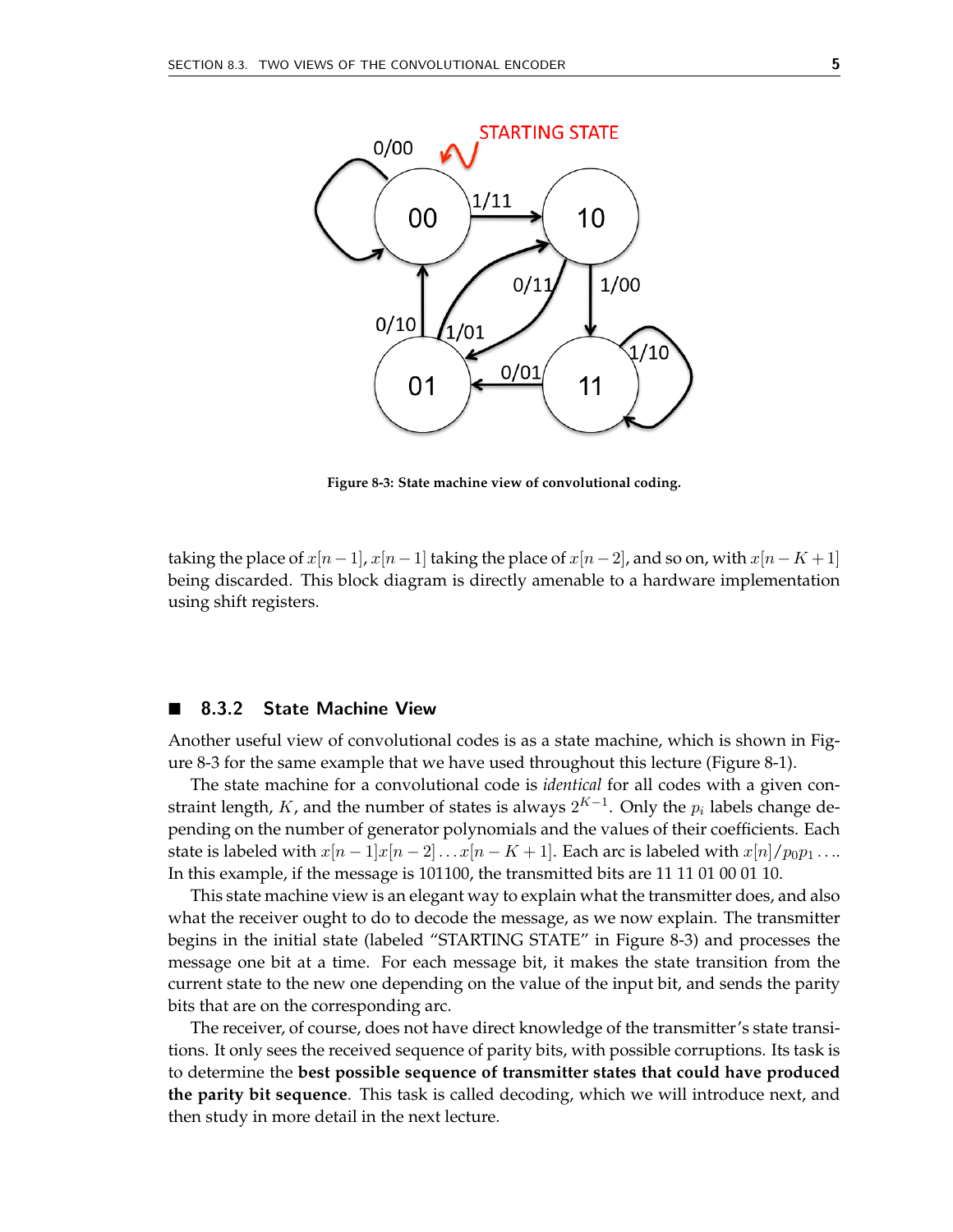## 8.4 The Decoding Problem

As mentioned above, the receiver should determine the "best possible" sequence of transmitter states. There are many ways of defining "best", but one that is especially appealing is the *most likely* sequence of states (i.e., message bits) that must have been traversed (sent) by the transmitter. A decoder that is able to infer the most likely sequence is also called a **maximum likelihood** decoder.

Consider the binary symmetric channel, where bits are received erroneously with probability *p <* 1*/*2. What should a maximum likelihood decoder do when it receives *r*? We show now that if it decodes *r* as *c*, the nearest valid codeword with smallest Hamming distance from *r*, then the decoding is a maximum likelihood one.

A maximum likelihood decoder maximizes the quantity *P*(*r*|*c*); i.e., it finds *c* so that the probability that *r* was received given that *c* was sent is maximized. Consider any codeword  $\tilde{c}$ . If *r* and  $\tilde{c}$  differ in *d* bits (i.e., their Hamming distance is *d*), then  $P(r|c) = p^d(1-p)^{N-d}$ , where *N* is the length of the received word (and also the length of each valid codeword). It's more convenient to take the logarithm of this conditional probaility, also termed the *log-likelihood*: 2

$$
\log P(r|\tilde{c}) = d\log p + (N - d)\log(1 - p) = d\log \frac{p}{1 - p} + N\log(1 - p). \tag{8.6}
$$

If  $p < 1/2$ , which is the practical realm of operation, then  $\frac{p}{1-p} < 1$  and the log term is negative (otherwise, it's non-negative). As a result, minimizing the log likelihood boils down to minimizing *d*, because the second term on the RHS of Eq. (8.6) is a constant.

A simple numerical example may be useful. Suppose that bit errors are independent and identically distribute with a BER of 0.001, and that the receiver digitizes a sequence of analog samples into the bits 1101001. Is the sender more likely to have sent 1100111 or 1100001? The first has a Hamming distance of 3, and the probability of receiving that sequence is  $(0.999)^4(0.001)^3 = 9.9 \times 10^{-10}$ . The second choice has a Hamming distance of 1 and a probability of  $(0.999)^6(0.001)^1 = 9.9 \times 10^{-4}$ , which is *six orders of magnitude higher* and is overwhelmingly more likely.

Thus, the most likely sequence of parity bits that was transmitted must be the one with the smallest Hamming distance from the sequence of parity bits received. Given a choice of possible transmitted messages, the decoder should pick the one with the smallest such Hamming distance.

Determining the nearest valid codeword to a received word is easier said than done for convolutional codes. For example, see Figure 8-4, which shows a convolutional code with  $k = 3$  and rate  $1/2$ . If the receiver gets 111011000110, then some errors have occurred, because no valid transmitted sequence matches the received one. The last column in the example shows *d*, the Hamming distance to all the possible transmitted sequences, with the smallest one circled. To determine the most-likely 4-bit message that led to the parity sequence received, the receiver could look for the message whose transmitted parity bits have smallest Hamming distance from the received bits. (If there are ties for the smallest, we can break them arbitrarily, because all these possibilities have the same resulting post-

<sup>&</sup>lt;sup>2</sup>The base of the logarithm doesn't matter to us at this stage, but traditionally the log likelihood is defined as the natural logarithm (base *e*).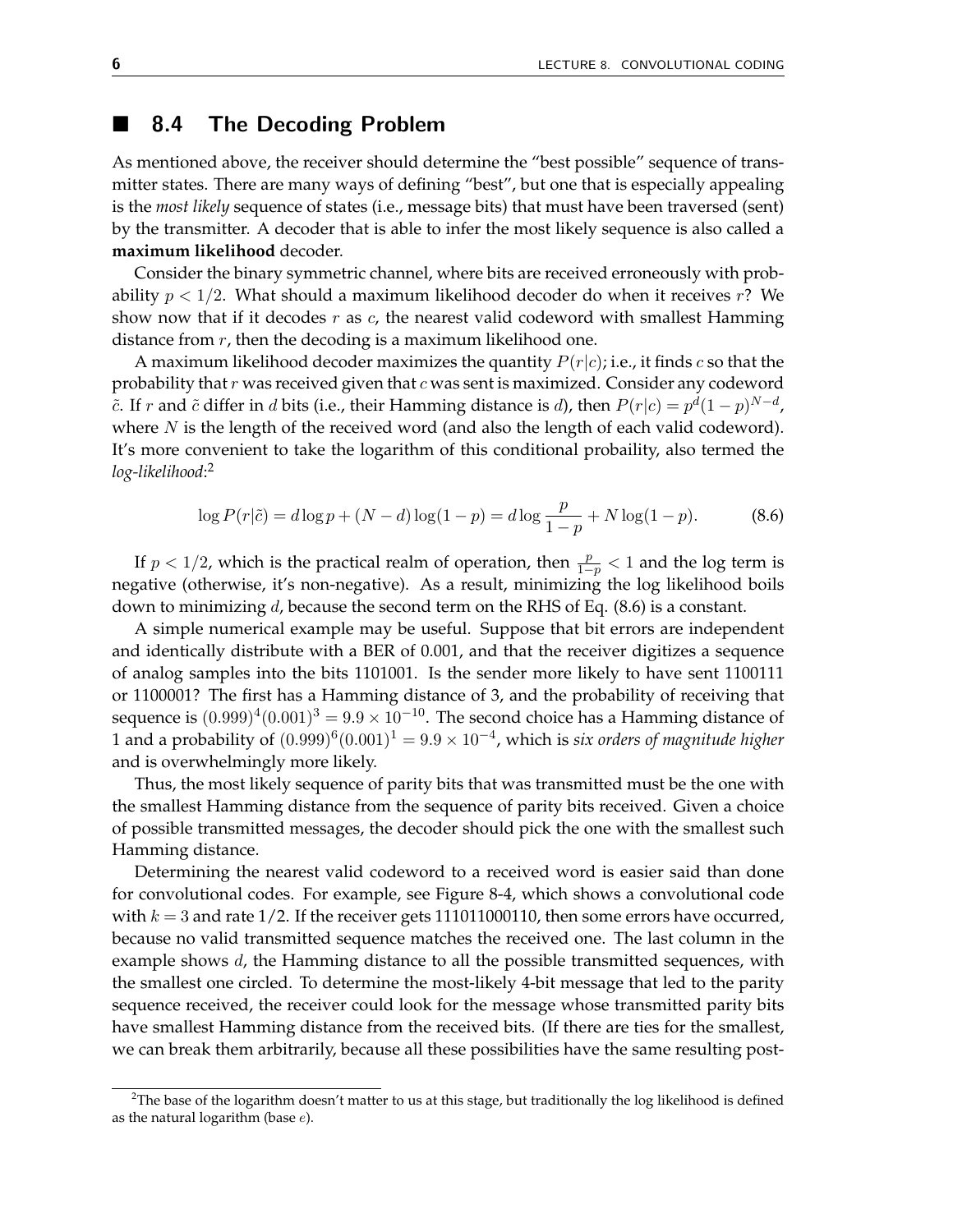| Msg  | $Xm$ it*     | Rcvd         | d              |                   |
|------|--------------|--------------|----------------|-------------------|
| 0000 | 000000000000 | 111011000110 | 7              |                   |
| 0001 | 000000111110 |              | 8              |                   |
| 0010 | 000011111000 |              | 8              |                   |
| 0011 | 000011010110 |              | $\overline{4}$ |                   |
| 0100 | 001111100000 |              | 6              |                   |
| 0101 | 001111011110 |              | 5              |                   |
| 0110 | 001101001000 |              | 7              |                   |
| 0111 | 001100100110 |              | 6              |                   |
| 1000 | 111110000000 |              | $\overline{4}$ |                   |
| 1001 | 111110111110 |              | 5              |                   |
| 1010 | 111101111000 |              | 7              |                   |
| 1011 | 111101000110 |              | 2              | Most likely: 1011 |
| 1100 | 110001100000 |              | 5              |                   |
| 1101 | 110001011110 |              | $\overline{4}$ |                   |
| 1110 | 110010011000 |              | 6              |                   |
| 1111 | 110010100110 |              | 3              |                   |

**Figure 8-4: When the probability of bit error is less than 1/2, maximum likelihood decoding boils down to finding the message whose parity bit sequence, when transmitted, has the smallest Hamming distance to the received sequence. Ties may be broken arbitrarily. Unfortunately, for an** *N***-bit transmit sequence, there are** 2*<sup>N</sup>* **possibilities, which makes it hugely intractable to simply go through in sequence because of the sheer number. For instance, when** *N* = 256 **bits (a really small packet), the number of possibilities rivals the number of atoms in the universe!**

coded BER.)

The straightforward approach of simply going through the list of possible transmit sequences and comparing Hamming distances is horribly intractable. The reason is that a transmit sequence of  $N$  bits has  $2^N$  possible strings, a number that is simply too large for even small values of *N*, like 256 bits. We need a better plan for the receiver to navigate this unbelievable large space of possibilities and quickly determine the valid message with smallest Hamming distance. We will study a powerful and widely applicable method for solving this problem, called *Viterbi decoding*, in the next lecture. This decoding method uses a special structure called the **trellis**, which we describe next.

#### 8.5 The Trellis and Decoding the Message

The trellis is a structure derived from the state machine that will allow us to develop an efficient way to decode convolutional codes. The state machine view shows what happens